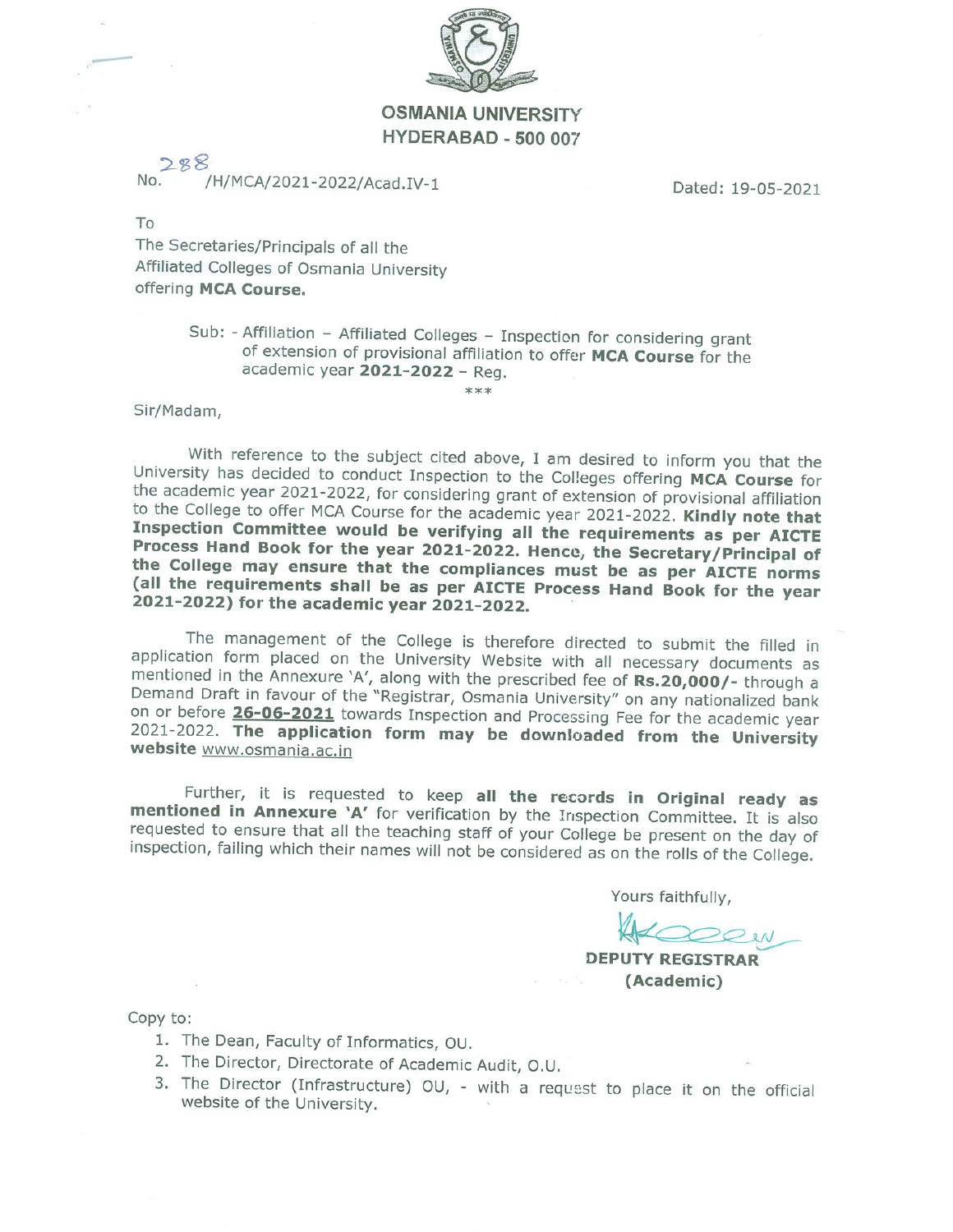#### **ANNEXURE 'A'**

- 1. Latest compliance reports
- 2. List of teaching staff in the prescribed format.
- 3. Proceedings of OU Selection Committee for the faculty appointed.
- 4. AICTE permission / renewal for the year 2020-2021 & 2021-2022.
- 5. State Government permission for the year 2020-2021 & 2021-2022.
- 6. Minority Status Certificate/Letter from the competent authority.
- 7. Affiliation Orders of the University for the Previous Year.
- 8. Land Documents / Building plan approvals (enclose Copies).
- 9. Details of accommodation Room wise, floor wise, and course wise.
- 10. Staff Attendance Register, Teaching Diaries
- 11. Student Attendance Registers.
- 12. Library Accession Register with details of books / Journals added during the last academic year.
- 13. Library Books Issue Register.
- 14. Acquaintance Register.
- 15. Bills / Payment receipts / Bank Statement for the purchase of Library Books and Journals and other purchases including equipment, computers, licensed Software.
- 16. Statement of consolidated attendance which was sent to the Examination Branch during the last academic year.
- 17. Valued Answer Scripts of Internal Assessment Test and statement of marks sent to the Examination Branch during the last academic year.
- 18. Bank Pass Book / Bank Statement of the financial transactions.
- 19. Enclose the report of Anti-Ragging Committee and measures taken by the College.
- 20. Display the college name prominently stating that the College is affiliated to Osmania University and also enclose photograph of the College building.
- 21. Undertaking to be submitted with regard to conduct of University Examinations.
- 22. Fire Safety Certificate/ Sanitary Certification from the Competent Authority.
- 23. Implementation of Biometric Attendance, CCTV to be installed within the premises of the Institution and Barrier free built environment to be provided.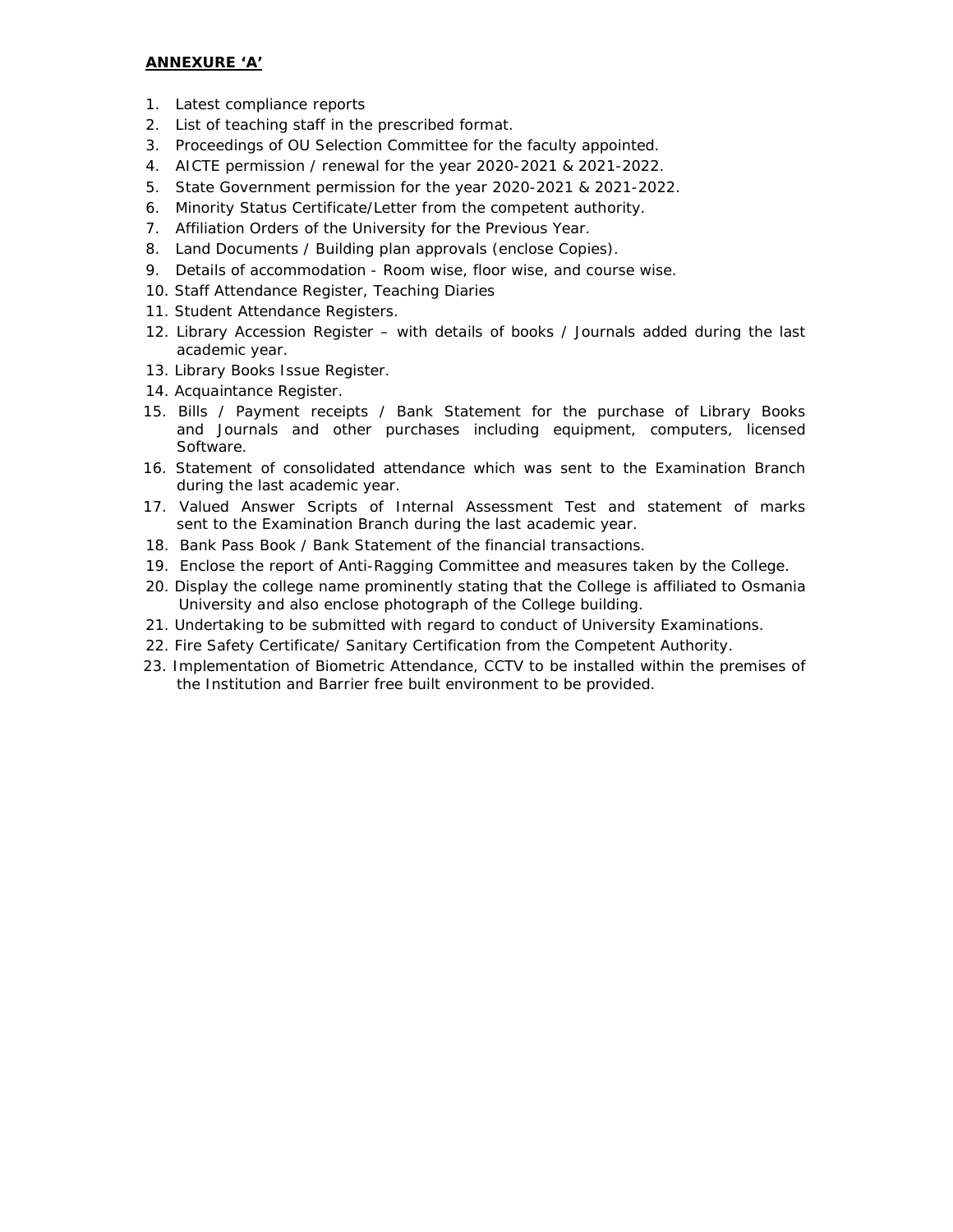

## **APPLICATION FOR GRANT OF EXTENSION OF PROVISIONAL AFFILIATION TO OFFER MCA COURSE FOR THE ACADEMIC YEAR 2021-2022**

|                |                                                                                                                                                                                                                                                        | College Name: __________________________________College Code: __________________ |                                      |  |                           |
|----------------|--------------------------------------------------------------------------------------------------------------------------------------------------------------------------------------------------------------------------------------------------------|----------------------------------------------------------------------------------|--------------------------------------|--|---------------------------|
|                | $Course$ _____________                                                                                                                                                                                                                                 |                                                                                  | Intake: ________________________     |  |                           |
|                |                                                                                                                                                                                                                                                        |                                                                                  |                                      |  |                           |
|                |                                                                                                                                                                                                                                                        |                                                                                  | Amount: ____________________________ |  |                           |
| 1.             | Name of the College with<br>postal address<br>Landline:<br>Mobile:<br>E-mail ID:<br>Website:                                                                                                                                                           |                                                                                  |                                      |  |                           |
| 2              | Name of the Society/<br>Registration No. & Address<br>with Phone Nos.<br>E-mail ID                                                                                                                                                                     |                                                                                  |                                      |  |                           |
| 3.             | Name of the Secretary /<br>Correspondent with<br>Telephone No.                                                                                                                                                                                         |                                                                                  |                                      |  |                           |
| $\overline{4}$ | a) Name of the Principal<br>and<br>b) Photo<br>c) Qualifications<br>d) Whether appointed<br>through OU Selection<br>Committee.<br>e) Date of birth:<br>f) Mobile No.:<br>E-mail ID:<br>Aadhar Card number:<br>PAN Card number:<br>Bank Account number: |                                                                                  |                                      |  |                           |
| 5              | Nature of accommodation<br>(Ownership/Lease deed)                                                                                                                                                                                                      | Document Nos.<br>Own                                                             |                                      |  |                           |
| 6              | Land Area Details                                                                                                                                                                                                                                      |                                                                                  | Actual Land Area                     |  | <b>Expected Land Area</b> |
| $\overline{7}$ | Year of Establishment                                                                                                                                                                                                                                  |                                                                                  |                                      |  |                           |
| 8              | Any other Courses run by<br>the College                                                                                                                                                                                                                | S. No.<br>1<br>$\overline{2}$<br>3<br>$\overline{4}$                             | Course(s)                            |  | Intake                    |

Note: A**ll the requirements shall be as per AICTE Process Hand Book for the year 2021-2022**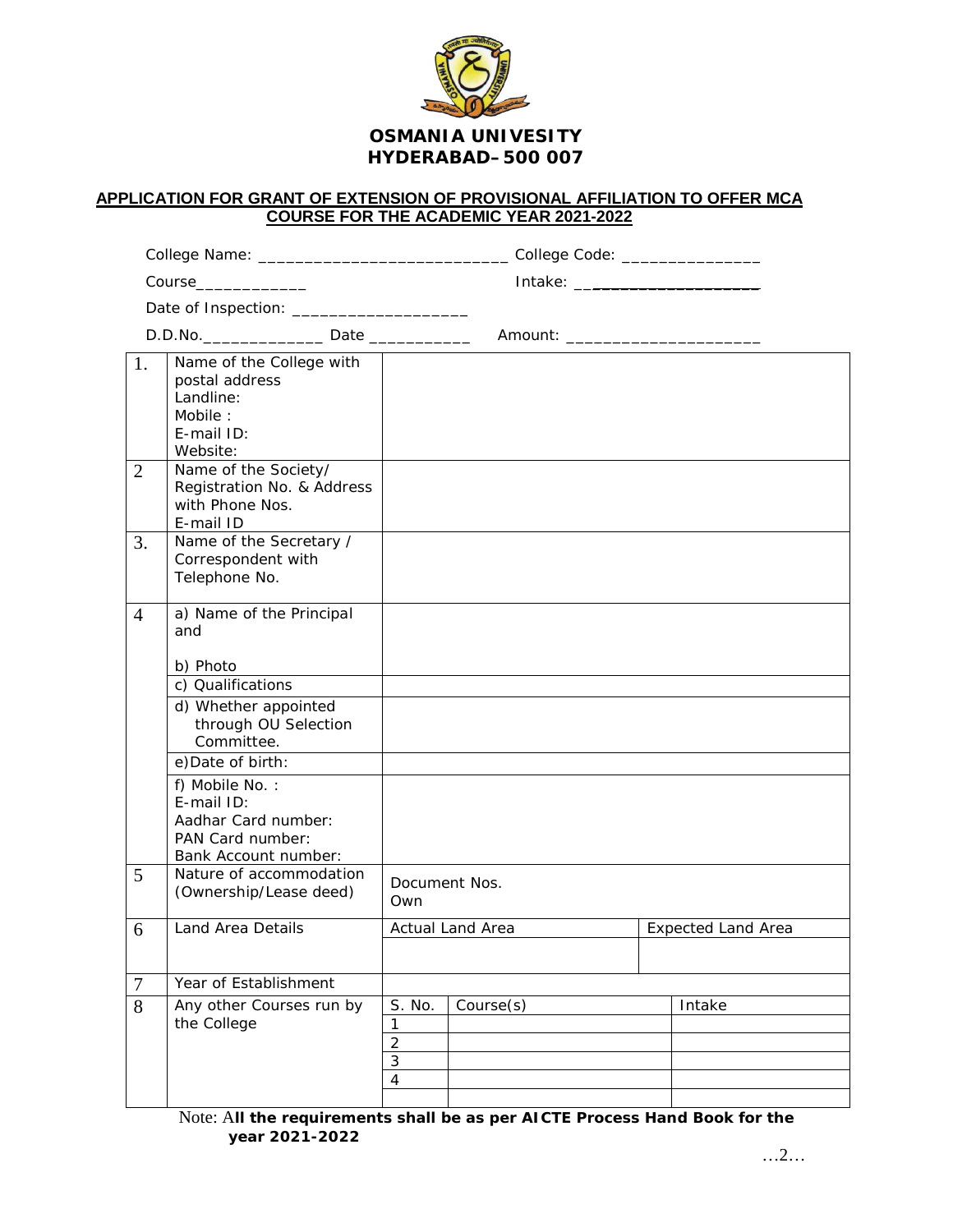| 9.  | AICTE permission letter No. & Date<br>for the year 2020-2021 & 2021-2022                                                                            |                                                               |  |
|-----|-----------------------------------------------------------------------------------------------------------------------------------------------------|---------------------------------------------------------------|--|
| 10. | State Govt. G.O. No. & Date<br>for the year 2020-2021 & 2021-2022                                                                                   |                                                               |  |
| 11. | OU Affiliation Order No. & Date<br>for the year 2021-2022                                                                                           |                                                               |  |
| 12. | i) Whether any other Institutions/Colleges<br>are running in the same premises,                                                                     | Yes/No                                                        |  |
|     | ii) If Yes, whether permission from AICTE<br>is obtained.                                                                                           | Yes/No                                                        |  |
| 13. | Status of the College<br>(In case of Minority College, latest Minority<br>Certificate<br>issued<br>by the<br>competent<br>authority to be enclosed) | Minority/Non-Minority                                         |  |
|     |                                                                                                                                                     | Co-Education / Women                                          |  |
| 14  | Name of the University nominee on the<br>Governing<br>Body with period<br>from<br>to _________, along with letter<br>no. and date (Enclose copy)    |                                                               |  |
| 15  | Name of the University Nominee on the<br>Selection Committee with period from<br>to_________, along with letter<br>no. and date (Enclose copy)      |                                                               |  |
| 16. | Number of Governing Body Meetings<br>convened during the academic year 2020-<br>2021 with University nominee. - Please<br>mention the dates.        |                                                               |  |
| 17  | Working Hours of the College                                                                                                                        |                                                               |  |
| 18  | Work load statement Teacher-wise (to be<br>enclosed)                                                                                                |                                                               |  |
| 19. | Block time table for the course showing<br>Room No, (ii) Name of the Class<br>(i)                                                                   |                                                               |  |
|     | (iii) Name of the Teacher in each period<br>(to be enclosed),                                                                                       |                                                               |  |
| 20  | Whether revised pay scales of VI Pay<br>Commission are paid to the staff.                                                                           | Yes / No                                                      |  |
| 21  | Details of salary paid.<br>Acquaintance Register to be produced.<br>Enclose bank statement.                                                         | Maximum salary /<br>Minimum salary paid                       |  |
|     |                                                                                                                                                     | Paid through Cheque: -<br>Name of the Bank &<br><b>Branch</b> |  |

Note: **All the requirements shall be as per AICTE Process Hand Book for the year 2021-2022.**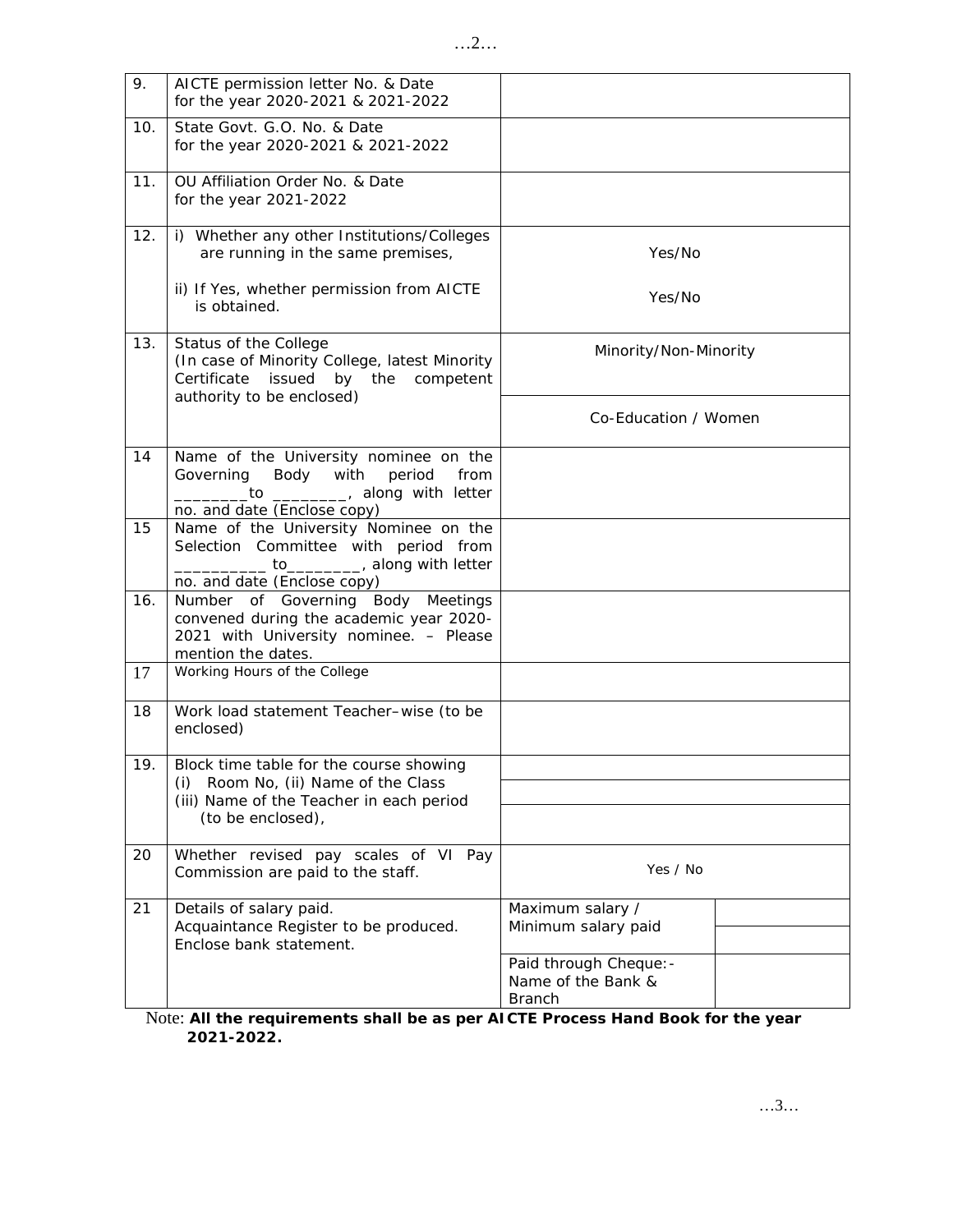# **Course Details:**

| a)                                      | Course - MCA                       |  |      |         |          |
|-----------------------------------------|------------------------------------|--|------|---------|----------|
| b)                                      | Year of Starting                   |  |      |         |          |
| $\mathsf{C}$ )                          | Sanctioned Intake by AICTE         |  |      |         |          |
| d)                                      | Permitted intake by the University |  |      |         |          |
| Actual strength of students' year wise: |                                    |  |      |         |          |
|                                         | No. of Students on rolls           |  | year | II year | III year |
| <b>MCA</b>                              |                                    |  |      |         |          |
|                                         |                                    |  |      |         |          |

| Mode of admission     |                          |                                    |                     |                                |  |  |  |
|-----------------------|--------------------------|------------------------------------|---------------------|--------------------------------|--|--|--|
| Name of the<br>Course | Sanctioned<br>intake for | First Year students admitted under |                     |                                |  |  |  |
|                       | first year               | Convener<br>Quota                  | Management<br>Quota | Minority<br>$(SW-II \mid III)$ |  |  |  |
|                       |                          |                                    |                     |                                |  |  |  |
|                       |                          |                                    |                     |                                |  |  |  |

| Faculty Details: M.C.A. |
|-------------------------|
|-------------------------|

| Faculty required $-$ (Teacher Student Ratio) $-1:20$                                     |
|------------------------------------------------------------------------------------------|
| Cadre Ratio - (Professor : Associate Professor : Assistant Professor) – 1:2:5            |
| (of which, a minimum of 80% should be regular/full time faculty and the remaining may be |
| adjunct faculty / resource persons from industry).                                       |
|                                                                                          |

| Designation                 | Required<br>(As per<br>norms) $**$ | Available           | Total<br>Available |  |  |
|-----------------------------|------------------------------------|---------------------|--------------------|--|--|
|                             |                                    | <b>OU Selection</b> | Ad-hoc             |  |  |
| Professors                  |                                    |                     |                    |  |  |
|                             |                                    |                     |                    |  |  |
| Associate Professors        |                                    |                     |                    |  |  |
|                             | 2                                  |                     |                    |  |  |
| <b>Assistant Professors</b> |                                    |                     |                    |  |  |
|                             | 5                                  |                     |                    |  |  |
| Total:                      |                                    |                     |                    |  |  |
|                             | 8                                  |                     |                    |  |  |

\*\* for a student strength of 60

Note: **All the requirements shall be as per AICTE Process Hand Book for the year 2021-2022.**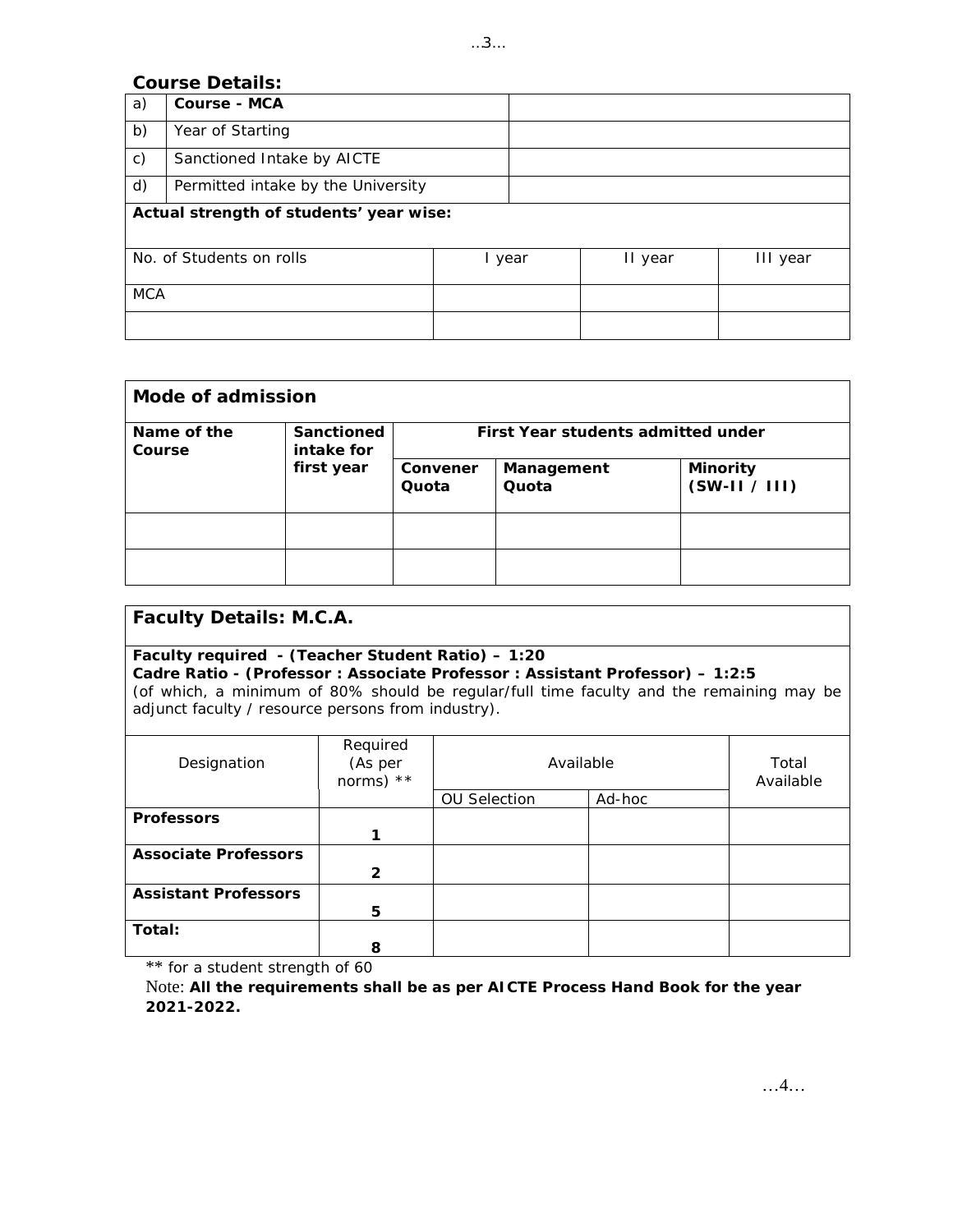## $\dots$ .4. $\dots$

|--|

| S.               | Name of        | Design | Qualificatio<br>ns               | Whether<br>having<br>Ph.D. | Date of      | Total no.           | Through                    | Nature of<br>Appointment |       | Details of<br>i. Aadhaar<br>Card number |
|------------------|----------------|--------|----------------------------------|----------------------------|--------------|---------------------|----------------------------|--------------------------|-------|-----------------------------------------|
| $\rm No$         | the<br>Teacher | ation  | Whether<br>having MBA<br>I Class | Degree<br>in<br>Manage     | <b>Birth</b> | of years<br>of Exp. | OU<br>Selection<br>Committ | Manage<br>ment           | Photo | ii.PAN number<br>iii. Bank<br>Account   |
|                  |                |        |                                  | ment                       |              |                     | ee                         |                          |       | number                                  |
| $\mathbf{1}$     |                |        |                                  |                            |              |                     |                            |                          |       | $\overline{1}$ .                        |
|                  |                |        |                                  |                            |              |                     |                            |                          |       | ii.                                     |
|                  |                |        |                                  |                            |              |                     |                            |                          |       | iii.                                    |
| $\overline{2}$   |                |        |                                  |                            |              |                     |                            |                          |       | ī.                                      |
|                  |                |        |                                  |                            |              |                     |                            |                          |       | ii.                                     |
|                  |                |        |                                  |                            |              |                     |                            |                          |       | iii.                                    |
| $\mathfrak{Z}$   |                |        |                                  |                            |              |                     |                            |                          |       | i.                                      |
|                  |                |        |                                  |                            |              |                     |                            |                          |       |                                         |
|                  |                |        |                                  |                            |              |                     |                            |                          |       | ii.                                     |
|                  |                |        |                                  |                            |              |                     |                            |                          |       | iii.                                    |
| $\overline{4}$   |                |        |                                  |                            |              |                     |                            |                          |       | i.                                      |
|                  |                |        |                                  |                            |              |                     |                            |                          |       | ii.                                     |
|                  |                |        |                                  |                            |              |                     |                            |                          |       | iii.                                    |
| $\overline{5}$   |                |        |                                  |                            |              |                     |                            |                          |       | i.                                      |
|                  |                |        |                                  |                            |              |                     |                            |                          |       | ii.                                     |
|                  |                |        |                                  |                            |              |                     |                            |                          |       | iii.                                    |
| $\boldsymbol{6}$ |                |        |                                  |                            |              |                     |                            |                          |       | ī.                                      |
|                  |                |        |                                  |                            |              |                     |                            |                          |       | ii.                                     |
|                  |                |        |                                  |                            |              |                     |                            |                          |       | iii.                                    |
| $\overline{7}$   |                |        |                                  |                            |              |                     |                            |                          |       | $\overline{\mathbf{i}}$ .               |
|                  |                |        |                                  |                            |              |                     |                            |                          |       | ii.                                     |
|                  |                |        |                                  |                            |              |                     |                            |                          |       | iii.                                    |
| 8                |                |        |                                  |                            |              |                     |                            |                          |       | i.                                      |
|                  |                |        |                                  |                            |              |                     |                            |                          |       | ii.                                     |
|                  |                |        |                                  |                            |              |                     |                            |                          |       |                                         |
|                  |                |        |                                  |                            |              |                     |                            |                          |       | iii.                                    |
| 9                |                |        |                                  |                            |              |                     |                            |                          |       | i.                                      |
|                  |                |        |                                  |                            |              |                     |                            |                          |       | ii.                                     |
|                  |                |        |                                  |                            |              |                     |                            |                          |       | iii.                                    |
| 10               |                |        |                                  |                            |              |                     |                            |                          |       | $\overline{\mathbf{i}}$ .               |
|                  |                |        |                                  |                            |              |                     |                            |                          |       | ii.                                     |
|                  |                |        |                                  |                            |              |                     |                            |                          |       | iii.                                    |
|                  |                |        |                                  |                            |              |                     |                            |                          |       |                                         |
|                  |                |        |                                  |                            |              |                     |                            |                          |       |                                         |

| Non-Teaching staff: |               |             |                   |       |          |            |  |
|---------------------|---------------|-------------|-------------------|-------|----------|------------|--|
| Course              | Lab.<br>Asst. | Programmers | Lab.<br>Attenders | Total | Required | Deficiency |  |
| <b>MCA</b>          |               |             |                   |       |          |            |  |
|                     |               |             |                   |       |          |            |  |

Note: All the requirements shall be as per AICTE Process Hand Book for the year 2021-2022.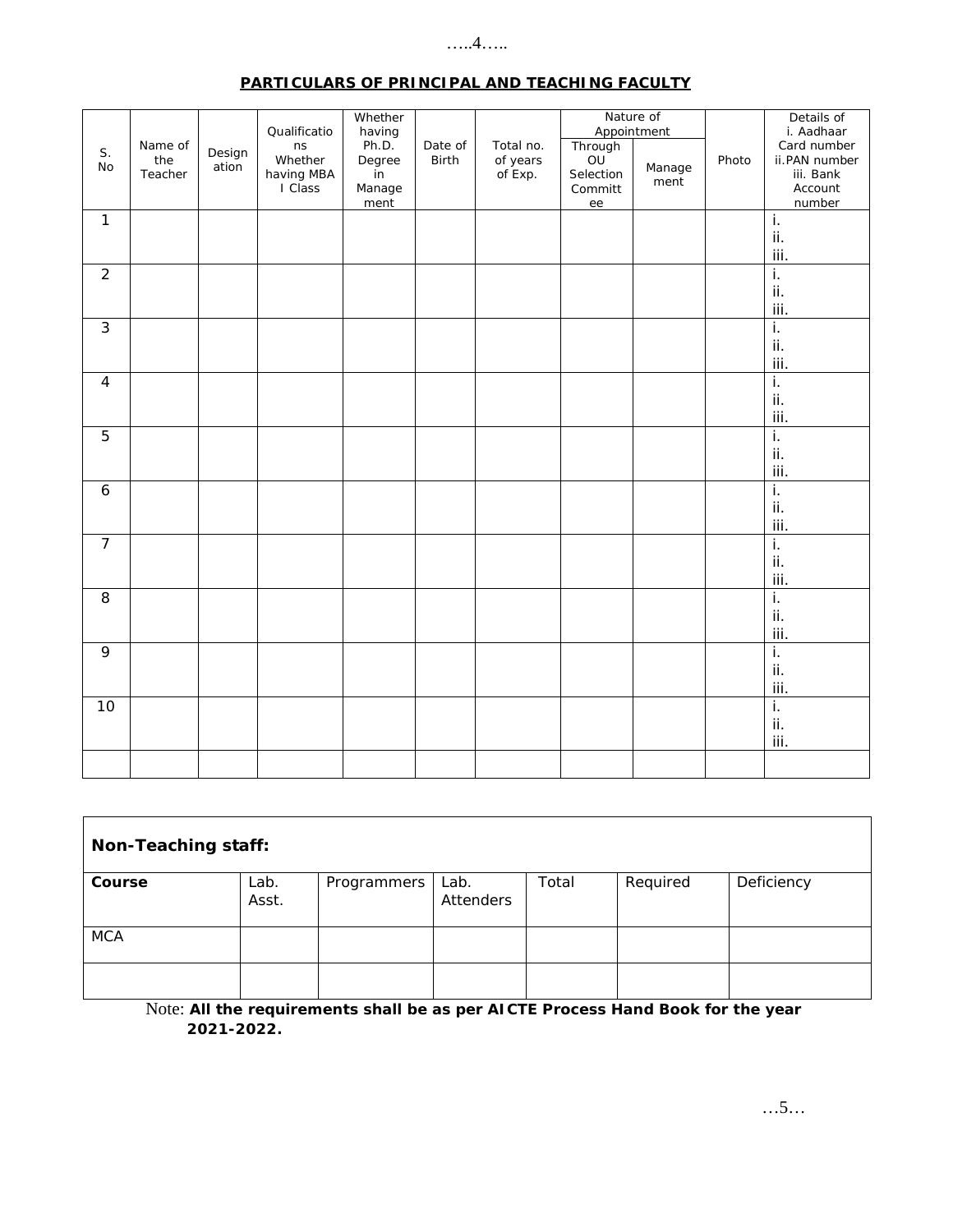| Accommodation Details:       |        |                     |
|------------------------------|--------|---------------------|
| Particulars                  | Number | Area (Sq.m) of each |
| Class Rooms WITH PROJECTOR   |        |                     |
| <b>Tutorial Rooms</b>        |        |                     |
| Seminar Hall with PROJECTOR  |        |                     |
| Laboratories with PROJECTORS |        |                     |
| SMART BOARD                  |        |                     |
|                              |        |                     |

| Computer Lab. |                   |           |           |                      |                    |       |  |  |  |
|---------------|-------------------|-----------|-----------|----------------------|--------------------|-------|--|--|--|
| S. No.        | MCA Computer Lab. | Area      | Equipment | Lab. class conducted |                    | Batch |  |  |  |
|               |                   | (in Sq.m) | available | (as per syllabus)    |                    | Size  |  |  |  |
|               |                   |           |           | I Semester           | <b>II</b> Semester |       |  |  |  |
|               |                   |           |           |                      |                    |       |  |  |  |

 $\overline{\Gamma}$ 

| Computational Facilities: (Please refer the AICTE norms of 2021-2022)<br>1:4 |                                |          |  |
|------------------------------------------------------------------------------|--------------------------------|----------|--|
| I tem                                                                        | Description<br>(configuration) | Quantity |  |
| Desktops                                                                     |                                |          |  |
| Server Machines                                                              |                                |          |  |
| Software                                                                     |                                |          |  |
| Network components<br>(LAN / WAN)                                            |                                |          |  |
| Internet Bandwidth                                                           |                                |          |  |
| Printers / Other equipment                                                   |                                |          |  |
| Arrangement for NPTEL/SWAYAM etc.,<br>shall be made available.               |                                |          |  |

Note: **All the requirements shall be as per AICTE Process Hand Book for the year 2021-2022.**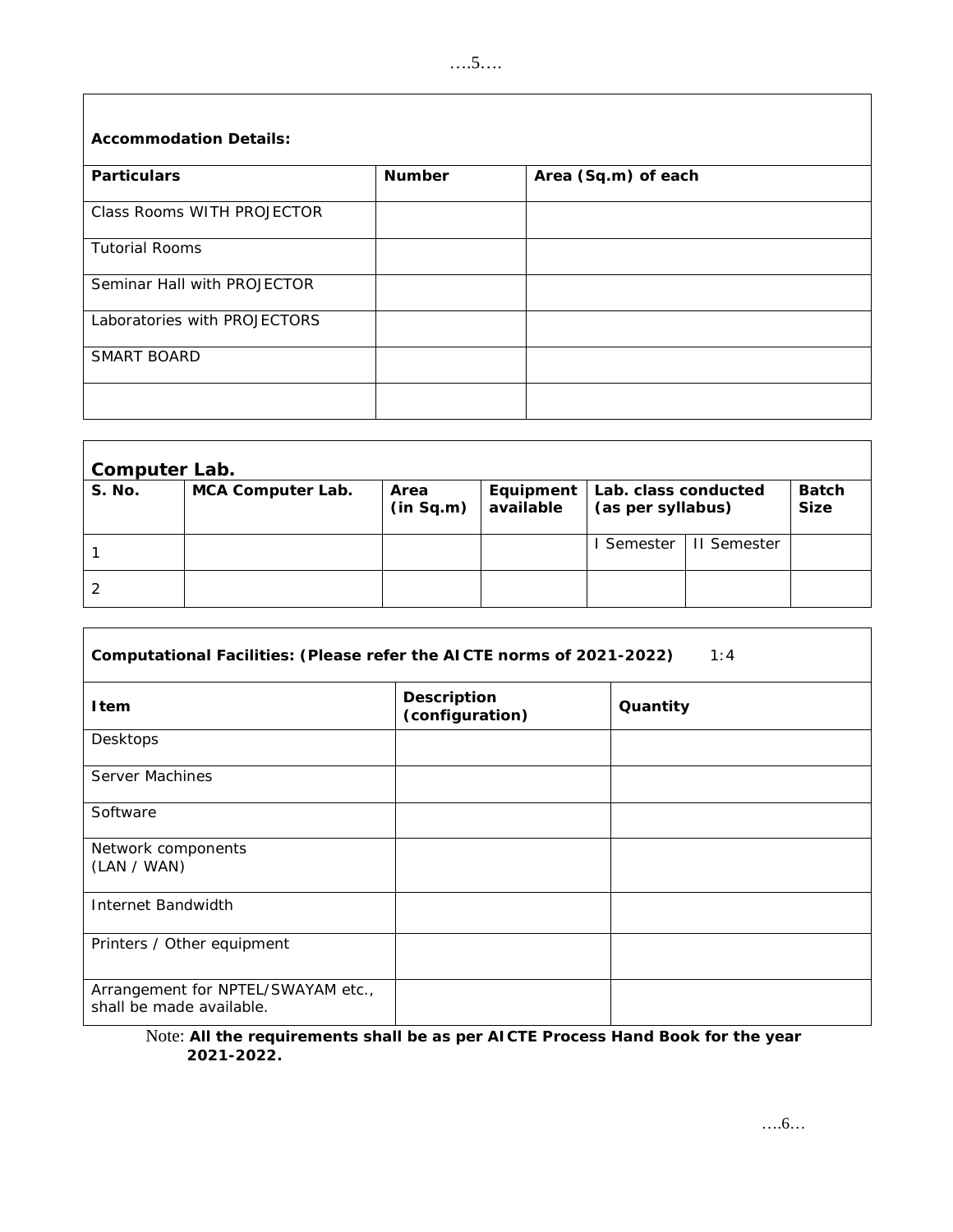| LIBRARY: - All the requirements shall be as per AICTE Process Hand Book for the year<br>2021-2022. |  |                 |
|----------------------------------------------------------------------------------------------------|--|-----------------|
| LIBRARY Total Area (in Sq.m)                                                                       |  |                 |
| Librarian:<br>Name & qualifications of the Librarian                                               |  |                 |
| Library Facilities:                                                                                |  |                 |
| Type                                                                                               |  | Number/Quantity |
| Volumes                                                                                            |  |                 |
| <b>Titles</b>                                                                                      |  |                 |
| National Journals                                                                                  |  |                 |
| International Journals                                                                             |  |                 |
| Total Amount Spent on Journals during the year 2020-2021                                           |  |                 |
| Subscribed International and National Journals during the year 2020-2021                           |  |                 |
| Total Amount Spent on Books during the year 2020-2021                                              |  |                 |
| Volumes (during the year 2020-2021)                                                                |  |                 |
| Titles (during the year 2020-2021)                                                                 |  |                 |
| Reading Room capacity                                                                              |  |                 |
| Desktops                                                                                           |  |                 |
| E-Journals                                                                                         |  |                 |
| Delnet Membership Details                                                                          |  |                 |
| Membership of National Digital Library                                                             |  |                 |

Note: **All the requirements shall be as per AICTE Process Hand Book for the year 2021-2022.**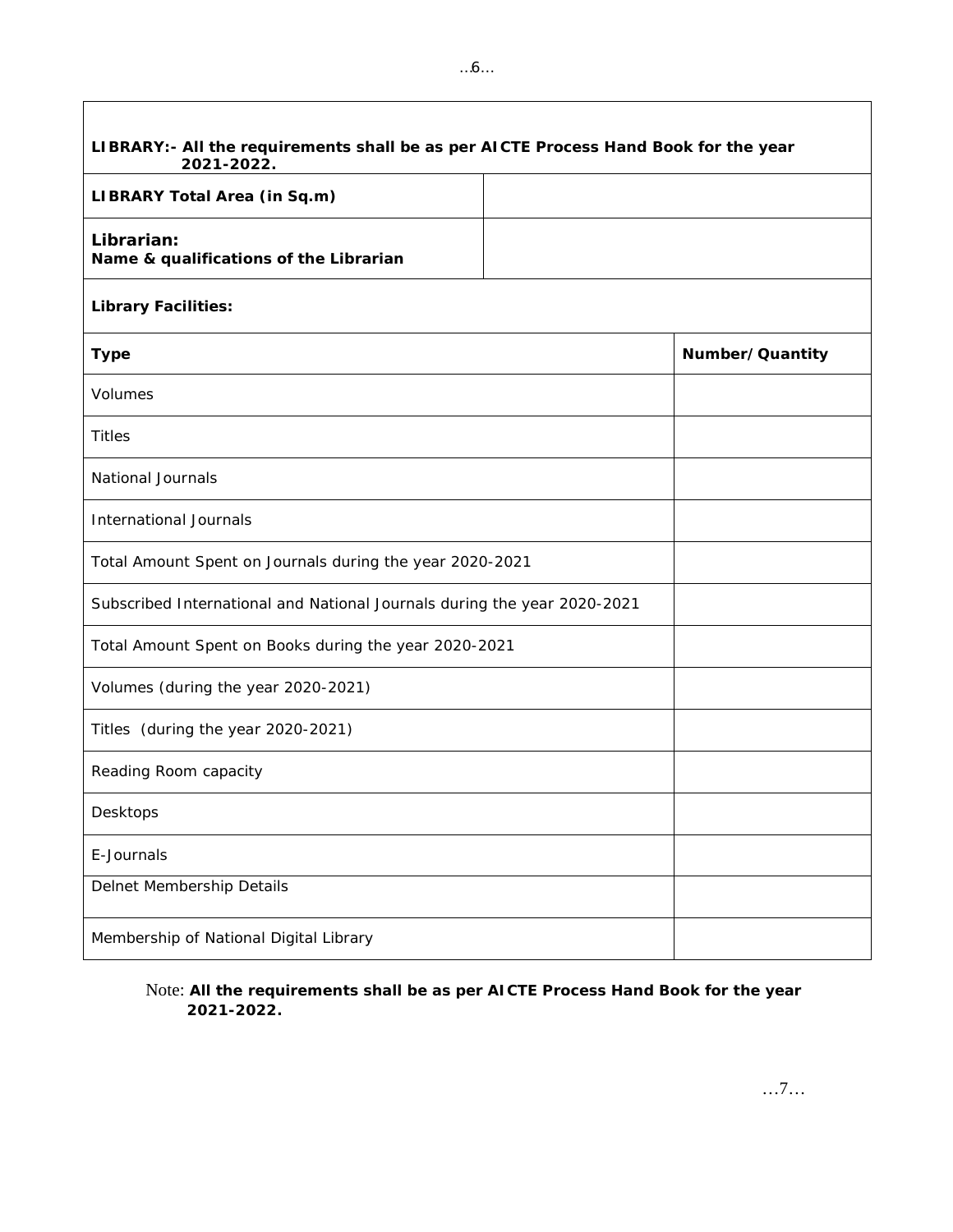|                                                                                                     | Administrative Area: Please refer to AICTE Process Hand Book for the year 2021-2022. |
|-----------------------------------------------------------------------------------------------------|--------------------------------------------------------------------------------------|
| Particulars                                                                                         | Area (in Sq.m)                                                                       |
| Principal/Director Office                                                                           |                                                                                      |
| Administrative Office                                                                               |                                                                                      |
| <b>Examinations Control Office</b>                                                                  |                                                                                      |
| <b>Placement Office</b>                                                                             |                                                                                      |
| <b>Central Stores</b>                                                                               |                                                                                      |
| Security                                                                                            |                                                                                      |
| Staff Room                                                                                          |                                                                                      |
| Sports Room                                                                                         |                                                                                      |
| Amenities: Please refer to AICTE Process Hand Book for the year 2021-2022.                          |                                                                                      |
| Particulars                                                                                         | Available / Not available                                                            |
| Boys Common Room                                                                                    |                                                                                      |
| Girls Common Room                                                                                   |                                                                                      |
| Cafeteria                                                                                           |                                                                                      |
| Backup Electric Supply / Generator                                                                  |                                                                                      |
| Safety provisions including fire and other<br>calamities & Fire Safety Clearance Certificate        |                                                                                      |
| Occupancy Certificate (from the competent<br>Authority)                                             |                                                                                      |
| Sanitation Certificate (From the Competent<br>Authority)                                            |                                                                                      |
| Structural Soundness Certificate (From the<br>Competent Authority)                                  |                                                                                      |
| Transport facility and parking area  in Sq. ft.                                                     |                                                                                      |
| Play Ground Facilities in Sq. mts.                                                                  |                                                                                      |
| Drinking water facility                                                                             |                                                                                      |
| Separate toilets for Boys and Girls                                                                 |                                                                                      |
| First aid cum sick Room                                                                             |                                                                                      |
| Display of Courses and approved intake at the<br>entrance of the College.                           |                                                                                      |
| Auditorium/Sports Club/Gymnasium                                                                    |                                                                                      |
| Barrier Free Built Environment                                                                      |                                                                                      |
| Biometric System Attendance for Staff &<br>Students                                                 |                                                                                      |
| CCTV to be installed in the appropriate<br>locations within the premises                            |                                                                                      |
| Permanent name board of the college be<br>displayed (enclose photograph of the College<br>building) |                                                                                      |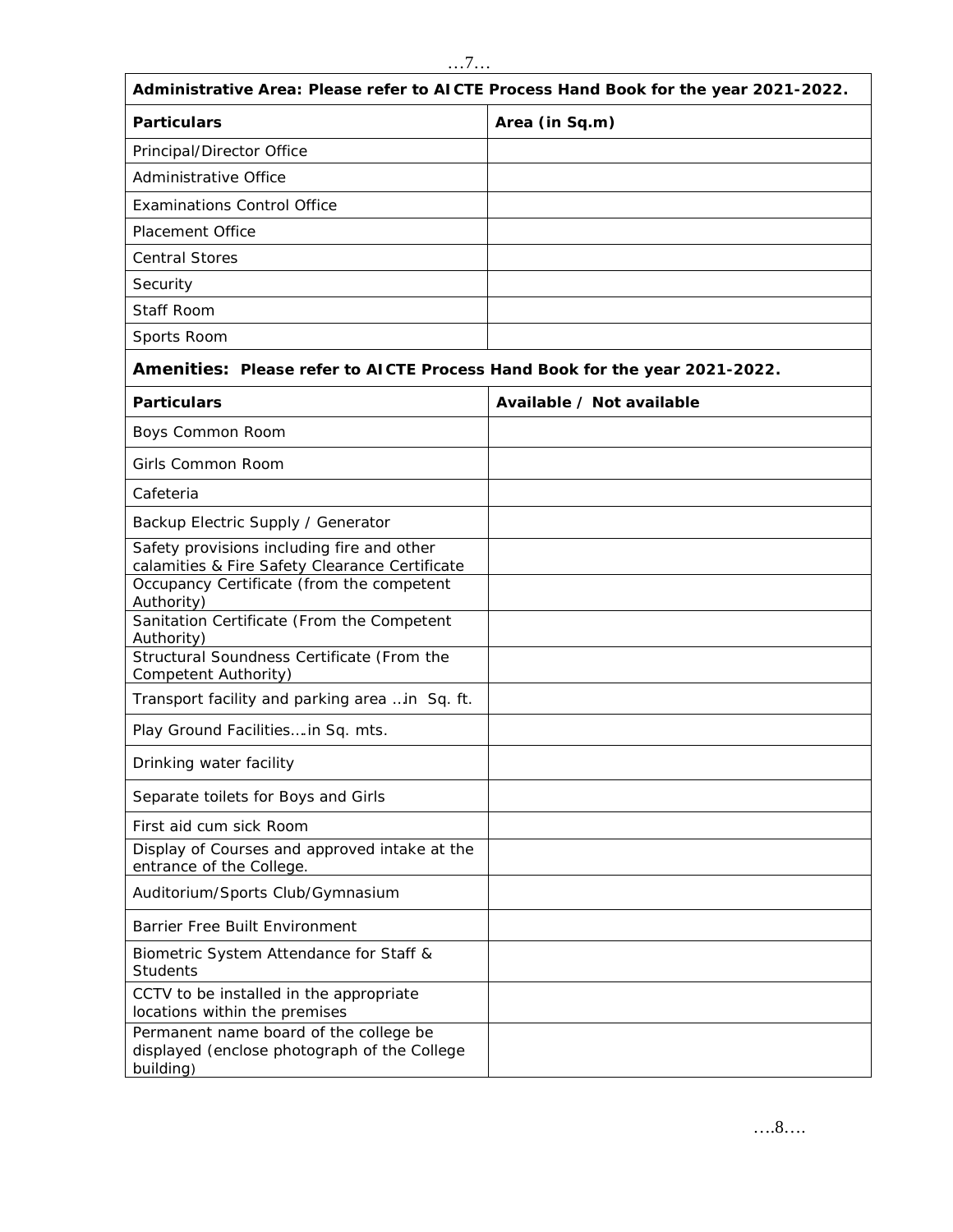# ….8….

| Results Analysis (Year wise- Pass Percentage 2020-2021) |                                              |         |  |                        |
|---------------------------------------------------------|----------------------------------------------|---------|--|------------------------|
| Course                                                  | I year                                       | II year |  | III year               |
| <b>MCA</b>                                              |                                              |         |  |                        |
|                                                         |                                              |         |  |                        |
|                                                         |                                              |         |  |                        |
|                                                         |                                              |         |  |                        |
| Placements:                                             |                                              |         |  |                        |
|                                                         | Name of the Company (2016-2017 to 2020-2021) |         |  | No. of Students Placed |
|                                                         |                                              |         |  |                        |
|                                                         |                                              |         |  |                        |
|                                                         |                                              |         |  |                        |
|                                                         |                                              |         |  |                        |
| curricular activities                                   | Details of Games & Sports and other          |         |  |                        |
|                                                         |                                              |         |  |                        |
|                                                         |                                              |         |  |                        |
|                                                         |                                              |         |  |                        |

|       | Seminars/Conferences/Workshop Organized/Attended by the faculty of the Dept. |           |          |
|-------|------------------------------------------------------------------------------|-----------|----------|
| S.No. | <b>Particulars</b>                                                           | Organized | Attended |
|       | <b>Seminars</b>                                                              |           |          |
|       | Conferences                                                                  |           |          |
| 3     | Workshops                                                                    |           |          |
| 4     |                                                                              |           |          |
|       | Total                                                                        |           |          |

…9…